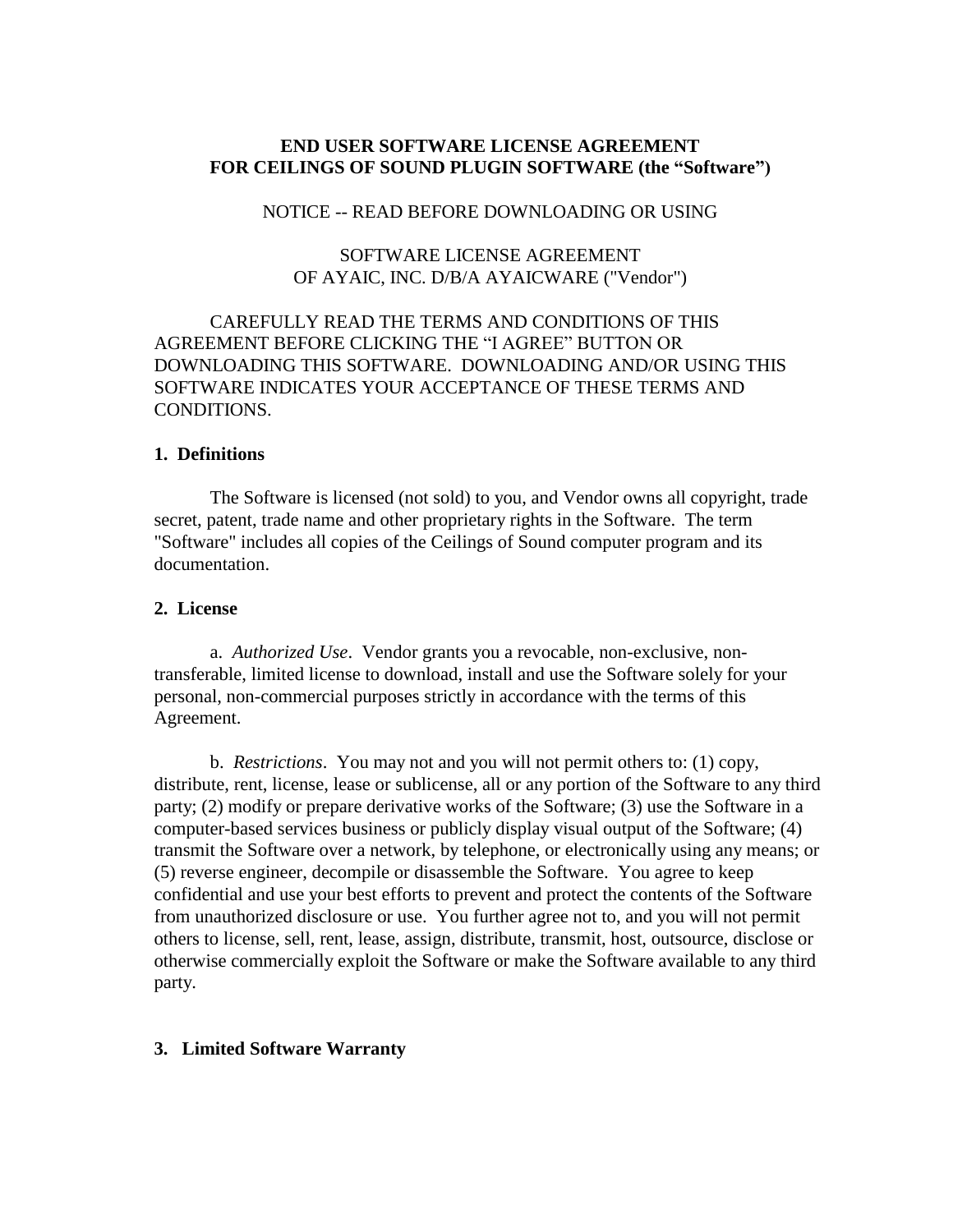For 90 days from the date of download, we warrant that the the Software is contained will be free from defects in materials and workmanship. This warranty does not cover damage caused by improper use or neglect. We do not warrant the contents of the Software or that it will be error free. The Software is furnished "AS IS" and without warranty as to the performance or results you may obtain by using the Software. The entire risk as to the results and performance of the Software is assumed by you. To obtain warranty service during the 90-day warranty period, you must contact the Vendor with a description of the problem to Vendor.

### **4. Exclusive Remedy**

At Vendor's option and expense, Vendor shall repair, replace, or cause the refund of the license fees paid for the non-conforming Software. This remedy is conditioned on You reporting the non-conformance in writing to Your Approved Source within the 90 day limited warranty period. This Section is Your exclusive remedy under the above limited warranty.

## **5. Disclaimer of Warranty and Limitation of Remedies**

YOU UNDERSTAND AND AGREE AS FOLLOWS:

a. THE WARRANTIES IN THIS AGREEMENT REPLACE ALL OTHER WARRANTIES, EXPRESS OR IMPLIED, INCLUDING ANY WARRANTIES OF MERCHANTABILITY OR FITNESS FOR A PARTICULAR PURPOSE. WE DISCLAIM AND EXCLUDE ALL OTHER WARRANTIES. IN NO EVENT WILL OUR LIABILITY OF ANY KIND INCLUDE ANY SPECIAL, INCIDENTAL OR CONSEQUENTIAL DAMAGES, INCLUDING LOST PROFITS, EVEN IF WE HAVE KNOWLEDGE OF THE POTENTIAL LOSS OR DAMAGE.

b. Vendor will not be liable for any loss or damage caused by delay in furnishing a Software or any other performance under this Agreement.

c. Vendor's entire liability and your exclusive remedies for our liability of any kind (including liability for negligence except liability for personal injury caused solely by Vendor's negligence) for the Software covered by this Agreement and all other performance or nonperformance by us under or related to this Agreement are limited to the remedies specified by this Agreement.

d. Some states do not allow the exclusion of implied warranties, so the above exclusion may not apply to you. This warranty gives you specific legal rights, and you may also have other rights which vary from state to state.

### **6. Termination**